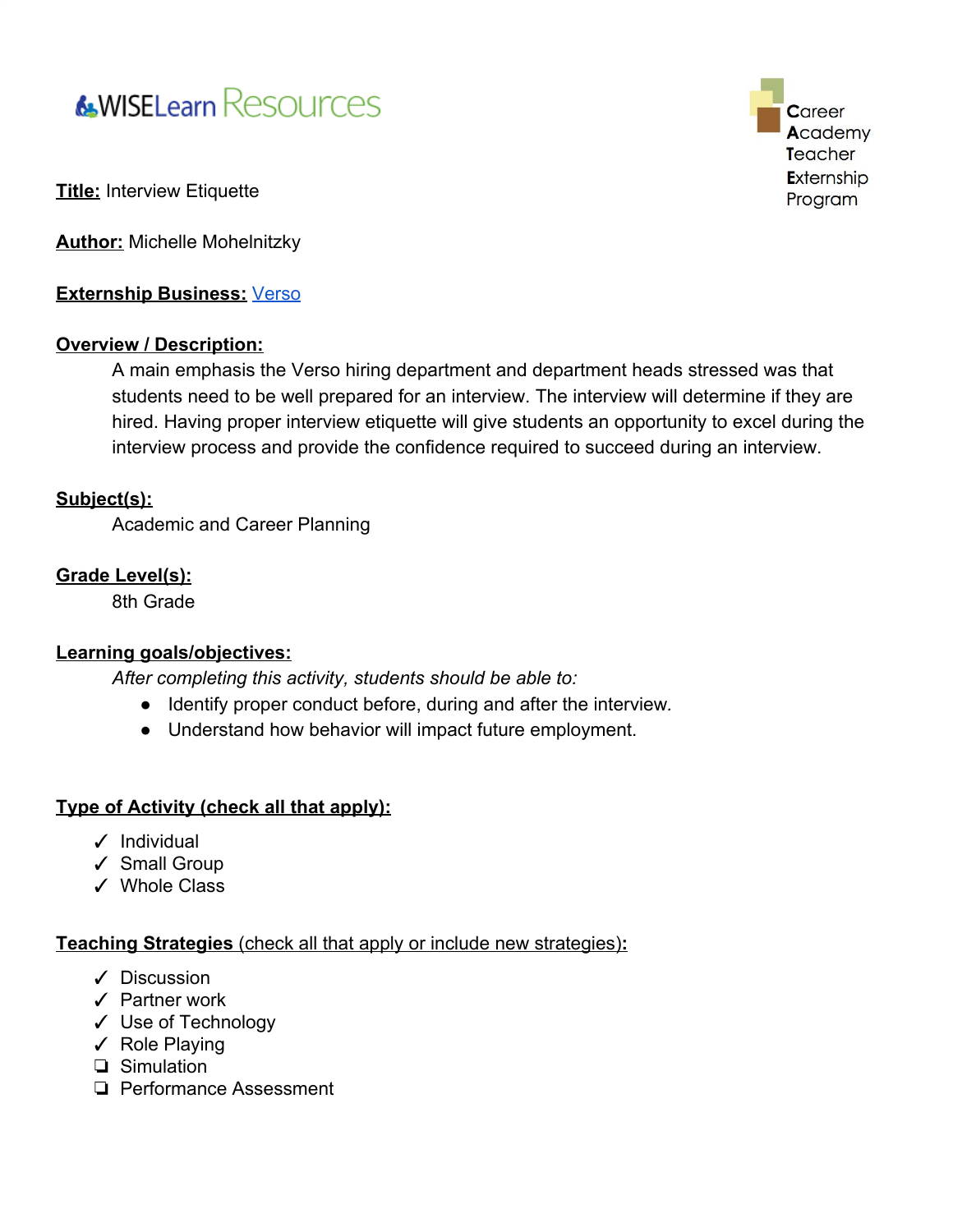## **Content Standards**

Model Academic Standards for School Counseling Personal/Social Development Domain

> **Content Standard D:** Students will acquire the knowledge, attitudes and interpersonal skills to help them understand and respect self, others and individuals from different cultural backgrounds.

## Career Development Domain

**Content Standard G:** Students will acquire the self-knowledge necessary to make informed career decisions.

● Core Performance Standard 2: Develop positive interpersonal skills necessary to be effective in the world of work.

**Content Standard I:** Students will employ career management strategies to achieve future career success and satisfaction.

● Core Performance Standard 4: Develop employability skills to gain, maintain, advance in, or transition to a new job or career.

## **Length of Time and length of class periods:**

● Two 45 minute class periods

## **Materials List (linked if online resource please):**

- "Interview Etiquette": <https://www.nic.edu/modules/images/websites/15/file/Interview%20Etiquette.pdf>
- Poster Board
- Coloring materials (markers, crayons, colored pencils)
- Notebook/Computer

## **Directions (Step-by-Step):**

#### **Day One**

- 1. Divide students into groups of two-three depending on class size.
- 2. Assign each grouping one of the six interview etiquette strategies.
- 3. Each group will prepare a poster explaining their strategy.
	- -must include a title, definition in their own words, and a picture to represent their tip.

4. Students will need to have completed for tomorrow to present. Students will then have work time to complete their posters.

#### **Day Two**

1. Students will present poster depiction of assigned interview etiquette strategy.

2. While students present, write down key points on board, students take notes.

3. After strategies have been discussed, role play two different scenarios with a volunteer (another adult or student). The teacher is the employee and the volunteer is the interviewer. Have five common interview questions picked for volunteer to ask. First scenario is done demonstrating proper etiquette. The second does not.